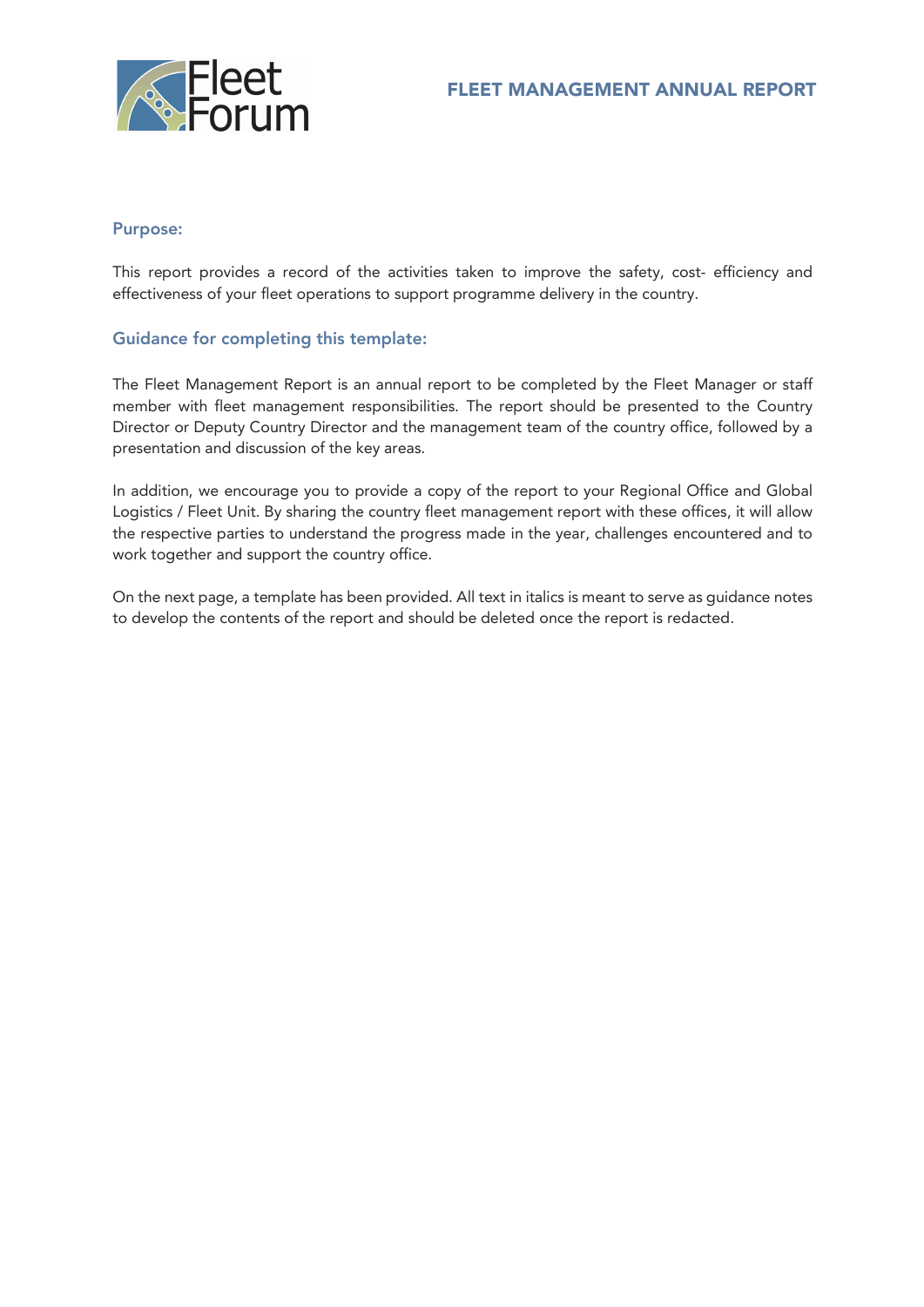

# COUNTRY X ANNUAL REPORT

# Executive Summary

#### Situation in (Year)

This section should cover the key highlights of the year:

- Biggest success or achievements (with data)
- Most urgent area for improvement
- Biggest challenge
- Support provided by Regional / Global Fleet Office

#### (Year) Recommendations

Recommendations must be SMART and should be no more than 5. Remember, this section is a quick summary. They can be described in detail in the sections 'Fleet Management Results' and 'Outlook for (Year)'

- 1. XX
- 2. XX
- 3. XX
- 4. XX
- 5. XX

Examples of SMART recommendations:

- All staff must attend ½ road safety awareness sessions by (Month/Year)
- Install tracking devices on 80% of the fleet by (Month/Year)
- Work together with programmes to reduce the # of unplanned trips to 5%
- Renegotiate with insurance provider to reduce the insurance premium by 3% by (Month/Year)

### Country X Context

This section should illustrate the country and fleet context:

- No of programmes: XXX
- No of sub-offices:
- No of staff: xxx
- Size of fleet
- Average age of fleet
- No of drivers
- Cost of fleet operations

It should also include any environmental factors related to the country context that influenced the performance of the fleet in 2018.

For example, the following may have occurred:

- I. The polio campaign is downsizing. This means vehicles needed to be disposed of
- II. There was a fuel shortage and the operation had to procure fuel at a higher cost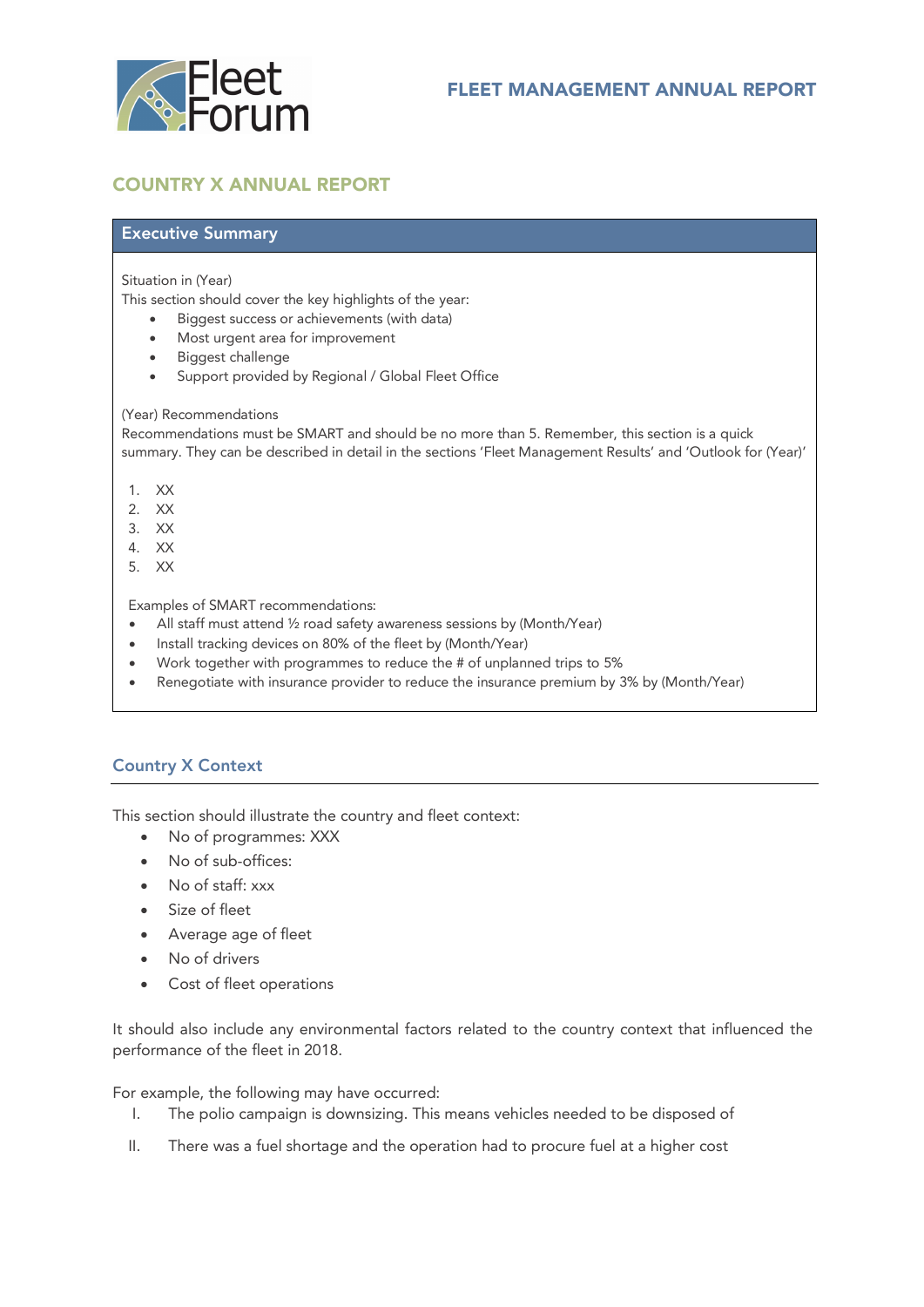

# Fleet Management Impact

| <b>Who We Served</b>                              | <b>Where We Went</b>                                                                                                                                                   |
|---------------------------------------------------|------------------------------------------------------------------------------------------------------------------------------------------------------------------------|
| Insert # transport requests or missions fulfilled | Insert # kms or hours driven.                                                                                                                                          |
|                                                   | Make a comparison if possible:<br>• We drove 770,000km. That is the distance to the<br>moon and back<br>• We drove +2000 hours. That is almost 3 months<br>on the road |

# Achievements to align Fleet Management to your Organisation's Objectives

Describe 3 activities undertaken in the calendar year in the following 4 areas. This will help readers understand what actions you took to make improvements.

Some actions can be the repeated under multiple areas. For example, "Contracting a different maintenance provider" can have a positive impact on cost reduction and improvement of operational capability.

|                      | $\overline{\phantom{0}}$ | --                   | 111111111            |
|----------------------|--------------------------|----------------------|----------------------|
| <b>Reduction</b>     | Improvement road         | Improvement          | Cost controlling and |
| environmental impact | safety                   | operational capacity | reduction            |
|                      | ۱.                       |                      | ۱.                   |
|                      | 2.                       | 2.                   | 2.                   |
|                      | 3.                       | З.                   | 3.                   |

### Key Challenges in the Current Year

This section should describe in bullet points the challenges (with data) and constraints that are hampering an excellent fleet management. Some of those challenges should be addressed in the recommendations in the beginning.

For example:

- 50 % of vehicles have reached or exceeded replacement age
- 5 / 20 vehicles have abnormally high fuel consumption
- 3 /20 vehicles are running an average of less than 10 km a day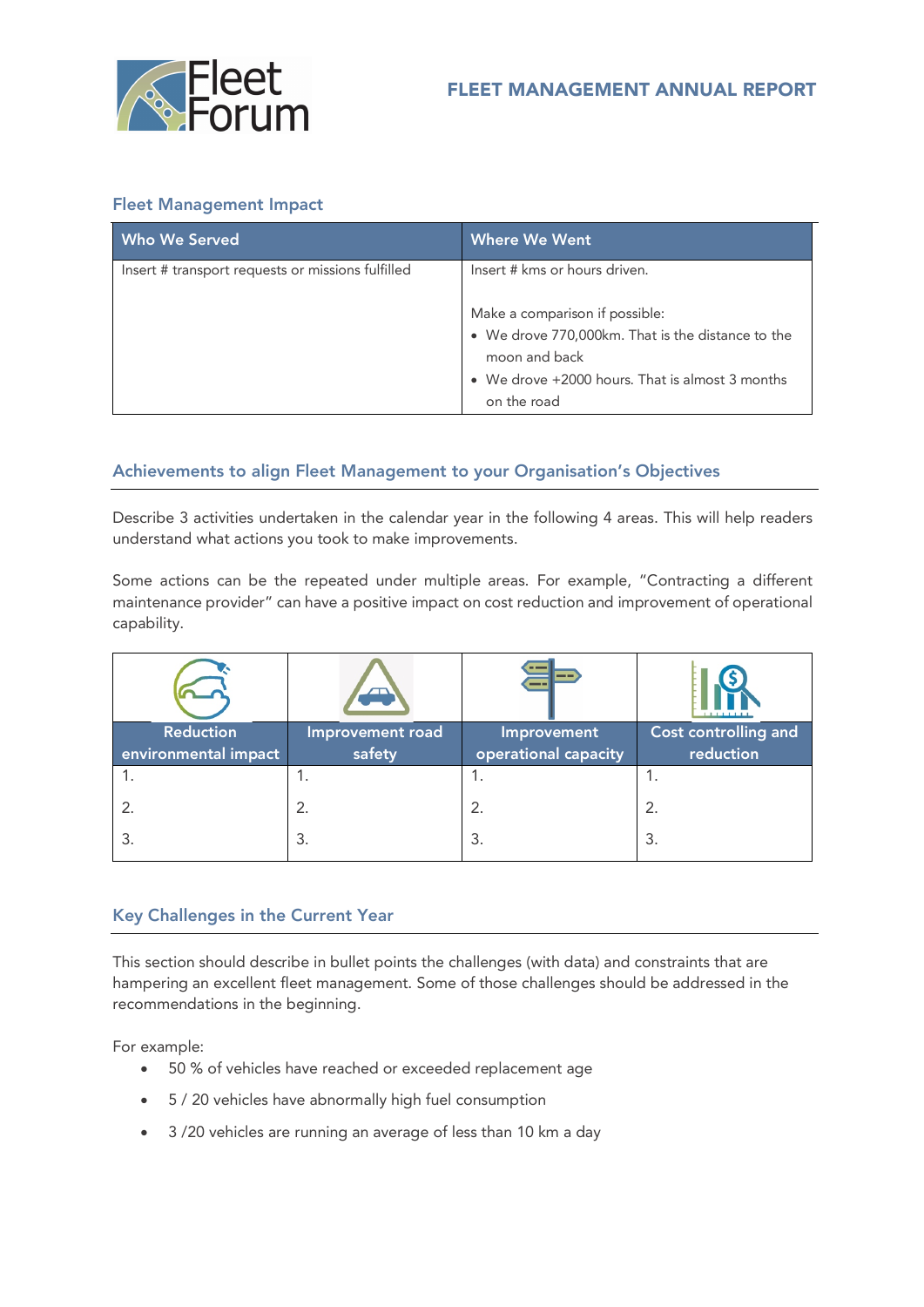

### Fleet Management Results

This section we will report on the performance of several Key Performance Indicators (KPIs)



For each KPI, include a simple graph like the one on the left. It should contain the overall baseline, the current year performance across the entire fleet.

On the right side of the graph, in a maximum of 50 words, you should explain if the performance improved or worsened and the reason for this. Also propose recommendations for 2019 to improve performance on this indicator.

You are advised to report on the

performance of 5 KPIs. If you do not have data for all 5 KPIs, then still complete this section using the data available. KPIs should be calculated for 2018. Even if data is only available for part of the year and part of the fleet. No need to break it down by category of vehicle. What we want to see is a trend over time of the whole fleet.

#### KPI 1: Fuel consumption

- KPI 2: Running costs per kilometre
- KPI 3: Fleet safety
- KPI 4: % Availability

KPI 5: % Utilization

### How We Served Our Colleagues

If available, include results from satisfaction survey (using graphs).

Collect 2 quotes from transport users and insert in this section. Preferably staff from different units. Use pictures of staff and vehicles to show the support provided to programme delivery.

#### Outlook for Next Year

This section should include an overall outlook of your country operation. It should briefly address topics questions such as:

- What are our relief activities for the next year? Is the organization growing in terms of providing health services in the country?
- Will the number of staff members grow? What is the forecast for the country budget?
- Will the nature of activities change? Will programmes be conducted in new areas of the country?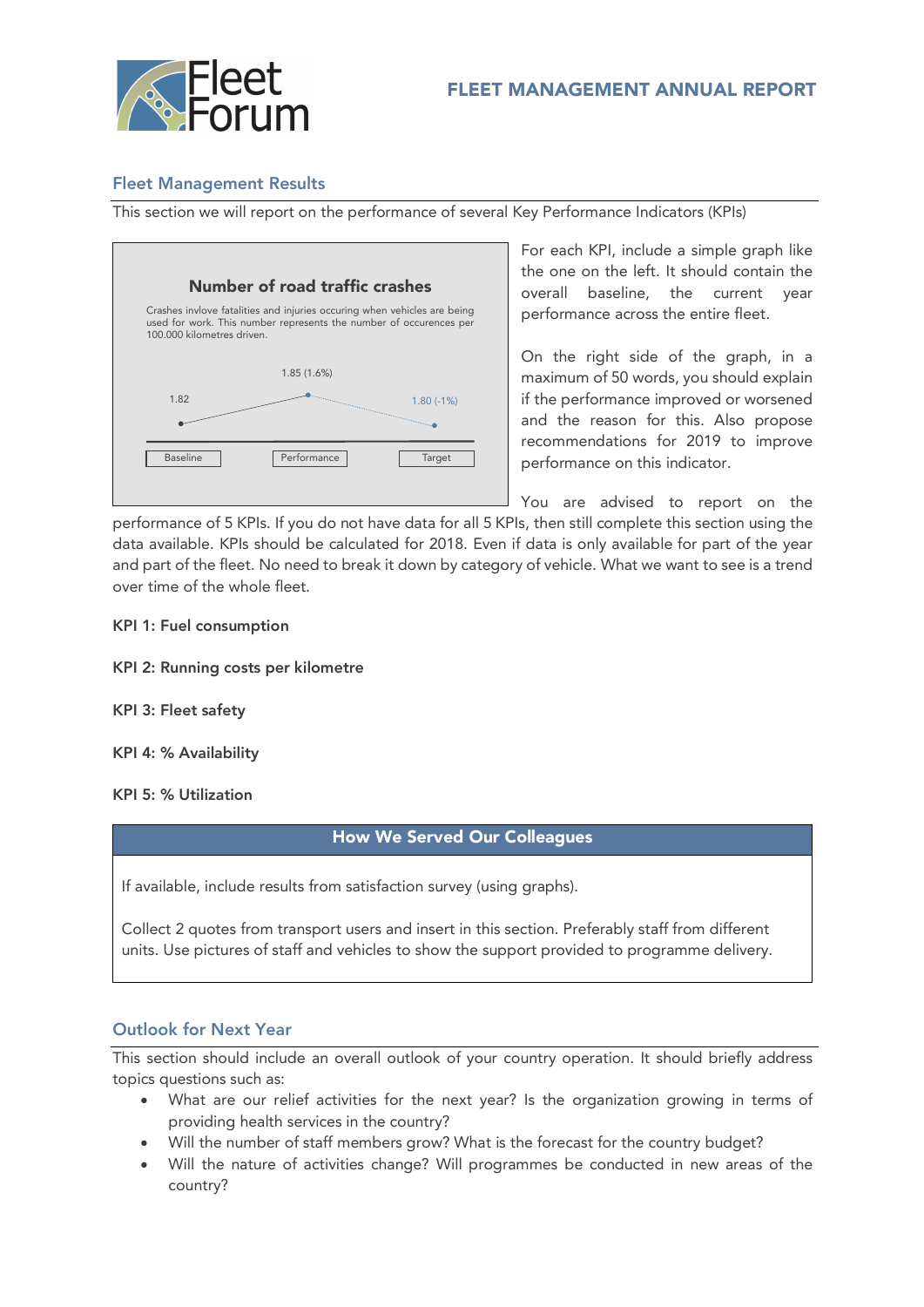

• What external factors may hinder of facilitate fleet operations? Think about currency fluctuations, availability of fuel, political instability and operating hours, weather conditions etc.

Asset Plan (Insert table from the transport needs assessment you have completed)

|                          | <b>Current #</b><br>vehicles | # vehicles<br>needed | # vehicles to<br>dispose | # vehicles to be<br>ordered |
|--------------------------|------------------------------|----------------------|--------------------------|-----------------------------|
| City sedan               |                              |                      |                          |                             |
| Light Vehicle            |                              |                      |                          |                             |
| Trucks                   |                              |                      |                          |                             |
| <b>Armoured Vehicles</b> |                              |                      |                          |                             |
| Mini-Bus                 |                              |                      |                          |                             |
| Motorcycles              |                              |                      |                          |                             |
| <b>Total</b>             |                              |                      |                          |                             |

Aside from filling in the table below, describe how and when these vehicles will be procured, when they are expected to be in operation and if vehicle rentals will be used

#### **Training Plan**

In this section, describe any trainings you would like to run in the coming year. These can be facilitated internally or by a training provider.

| <b>Insert Training Name</b>                                                  |                                                                                                                                             |  |  |
|------------------------------------------------------------------------------|---------------------------------------------------------------------------------------------------------------------------------------------|--|--|
| <b>Training</b><br><b>Responsible</b>                                        | Person responsible for organizing the training:<br>$\bullet$<br>Trainers:<br>Person(s) supporting the operational coordination of training: |  |  |
| <b>Learning</b><br><b>Objectives</b>                                         | (Learning objective should describe what attendees should be able to do<br>differently after the training)<br>1.<br>2.<br>3.                |  |  |
| <b>Connection to</b><br><b>Organisation or</b><br><b>Department</b><br>Goals | (This section should describe the benefits that the country office is expected to<br>gain after its staff members partake in the training)  |  |  |
| <b>Participants</b>                                                          | Insert number of participants. If available already, include names and functions<br>of the participants)                                    |  |  |
| Date & Time                                                                  |                                                                                                                                             |  |  |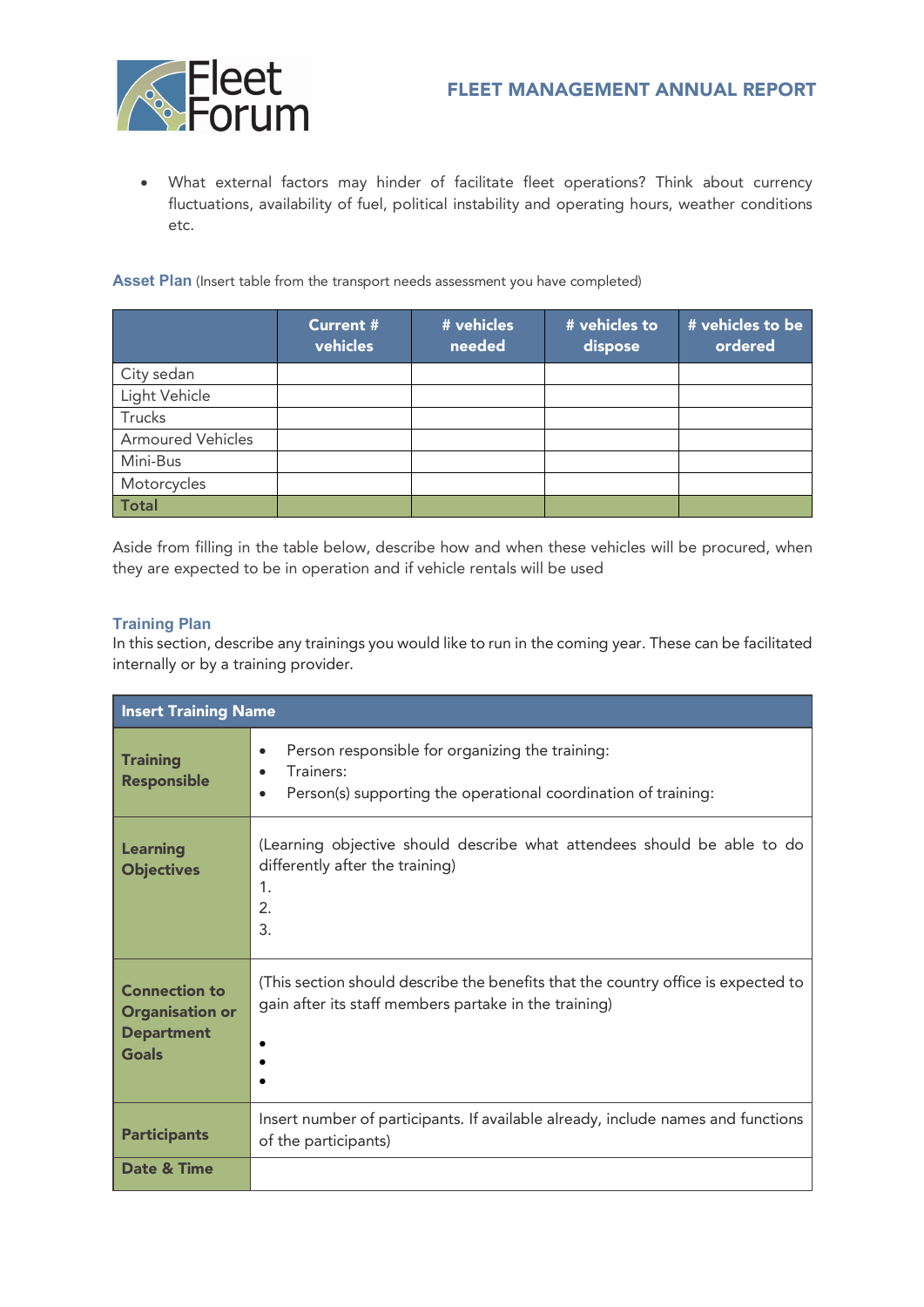

#### **Fleet Management Targets**

Having reviewed the performance of the fleet, the Plan, Do, Check, Adjust (PDCA) cycle once again begins, and you need to set targets on KPIs. When setting the targets, use historical data from the previous year, so that it is both realistic and ambitious.

#### Tips for Fleet Managers when setting targets:

| <b>KPI</b>             | <b>Guidelines to Consider When Setting Targets</b>                                                                                                                                                                                                                                                                                                                                                                       |  |  |  |
|------------------------|--------------------------------------------------------------------------------------------------------------------------------------------------------------------------------------------------------------------------------------------------------------------------------------------------------------------------------------------------------------------------------------------------------------------------|--|--|--|
| <b>Fuel Efficiency</b> | Ask vehicle manufacturer for suggestions<br>$\bullet$<br>Compare with other organizations operating in the same area<br>Set sub-targets per type of vehicle<br>$\bullet$                                                                                                                                                                                                                                                 |  |  |  |
| <b>Running Costs</b>   | Compare vehicles of the same type in your fleet<br>Compare with other NGOs operating in the same area                                                                                                                                                                                                                                                                                                                    |  |  |  |
| <b>Safety</b>          | Ideally this should be set at zero road traffic fatalities and injuries<br>$\bullet$                                                                                                                                                                                                                                                                                                                                     |  |  |  |
| <b>Availability</b>    | Consider setting a target between 90% - 95%<br>100% over a period of time would mean that vehicles are not getting<br>$\bullet$<br>maintained (or they are being maintained at night or over the weekend)<br>Lower than 90% over a period of time could indicate an issue with<br>maintenance and repair                                                                                                                 |  |  |  |
| <b>Utilization</b>     | Consider setting a target between 85% - 95%<br>100% over a period of time should be cross-checked with the average<br>kilometers per month. If utilization is high and average kms is low, it could<br>mean that vehicles are dedicated to specific programs or staff<br>Lower than 85% could mean that the fleet is too large and can be<br>$\bullet$<br>downsized. This should be verified by checking the average kms |  |  |  |

#### **Budget**

The more aware the Fleet Manager is aware of the financial implications of providing transport to staff, the better placed they are to optimize it. Therefore, you are encouraged to actively participate in budget planning and monitoring, with the support of their manager, and in conjunction with Finance.

Setting an annual budget for transport provides an opportunity to match it with the organization's transport needs.

Please use the template provided (see spreadsheet containing fuel, maintenance and repairs, vehicles replacement, training). Thereafter, copy the table and include it in this section of the report. See example below